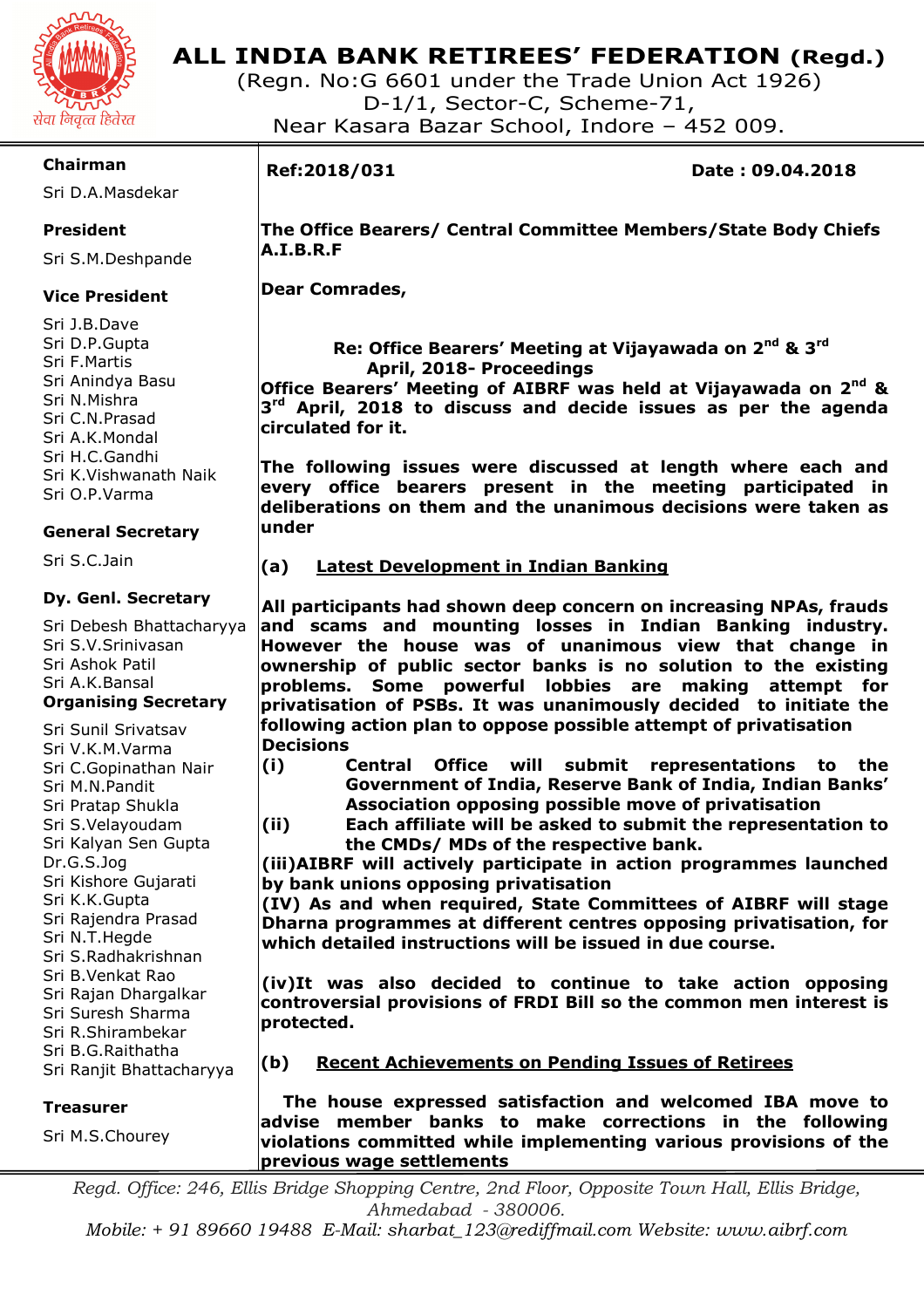

(Regn. No:G 6601 under the Trade Union Act 1926) D-1/1, Sector-C, Scheme-71,

Near Kasara Bazar School, Indore – 452 009.

# **Chairman**

Sri D.A.Masdekar

# **President**

Sri S.M.Deshpande

# **Vice President**

Sri J.B.Dave Sri D.P.Gupta Sri F.Martis Sri Anindya Basu Sri N.Mishra Sri C.N.Prasad Sri A.K.Mondal Sri H.C.Gandhi Sri K.Vishwanath Naik Sri O.P.Varma

# **General Secretary**

Sri S.C.Jain

### **Dy. Genl. Secretary**

Sri Debesh Bhattacharyya Sri S.V.Srinivasan Sri Ashok Patil Sri A.K.Bansal **Organising Secretary** 

Sri Sunil Srivatsav Sri V.K.M.Varma Sri C.Gopinathan Nair Sri M.N.Pandit Sri Pratap Shukla Sri S.Velayoudam Sri Kalyan Sen Gupta Dr.G.S.Jog Sri Kishore Gujarati Sri K.K.Gupta Sri Rajendra Prasad Sri N.T.Hegde Sri S.Radhakrishnan Sri B.Venkat Rao Sri Rajan Dhargalkar Sri Suresh Sharma Sri R.Shirambekar Sri B.G.Raithatha Sri Ranjit Bhattacharyya

#### **Treasurer**

Sri M.S.Chourey

**(a) Granting of benefit of notional service to specialist officers as per Regulation No. 26 to specialist officer who reached to the superannuation age before completing full service of 33 years. IBA issued circular no 4439 dated 01.02.2018 asking member banks to give benefit to all eligible specialist officers and pay arrears for the back period . This is likely to benefit about 550 officers in banking industry** 

- **(b) Granting one more pension option to the compulsorily retired employees as per provisions of the wage settlement dated 27.04.2010. IBA has issued circular no 4684 dated 16.03.2018 advising member banks to give pension option to all eligible compulsorily retired employees and pay pension arrears from November 2009. About 1272 compulsorily retired employees will be benefited from this option. They will get arrears from November 2009 ( for about 9 years) while they will be required to pay only 156 per cent of the bank's contribution of PF with no interest for further period .**
- **(c) Grant of arrears to about 1,20,000 retirees who retired between 01.04.1998 to date of settlement in June 2005 from date of retirement to 30.04.2005 on re-fixation of basic pension on index of 1684. IBA has issued circular No.4786 dated 03.04.2018 advising member banks to take immediate steps to pay the arrears before 13.06.2018 as per the Supreme Court order The significant achievement is that IBA has asked to member banks to pay arrears along with interest at the rate of 9 per cent p.a. to all eligible retirees for the delayed period which comes to about 14 years. Further IBA has asked private banks specifically to make payments of arrears in this respect.**

**The house unanimously congratulated the petitioners who fought long legal battle successfully. It was noted that most of the petitioners were individual members of AIBRF or affiliated organisations of AIBRF. It was noted that AIBRF has also played**  convincing the authorities at the **government / IBA level to pass on the benefits received out of the court judgement on above three issues to all the similarly eligible non –petitioners retirees through various action programs/ struggle carried out in 2015 to @2017 which included centralised Dharna programs at Jantar Mantar , New Delhi, submission of memorandum to 10 central ministers, 85 M.Ps. and to CMDs/ MDs of many banks. All office bearers were of the view that these action programs brought positive change in attitude of the govt./ IBA in granting benefit to all eligible retirees which was missing in earlier years. These achievements are likely to provide monetary benefits of around Rs. 1200 crores to about 1.2 lakhs retirees which constitute about one third of total strength.** 

*Regd. Office: 246, Ellis Bridge Shopping Centre, 2nd Floor, Opposite Town Hall, Ellis Bridge, Ahmedabad - 380006. Mobile: + 91 89660 19488 E-Mail: sharbat\_123@rediffmail.com Website: www.aibrf.com*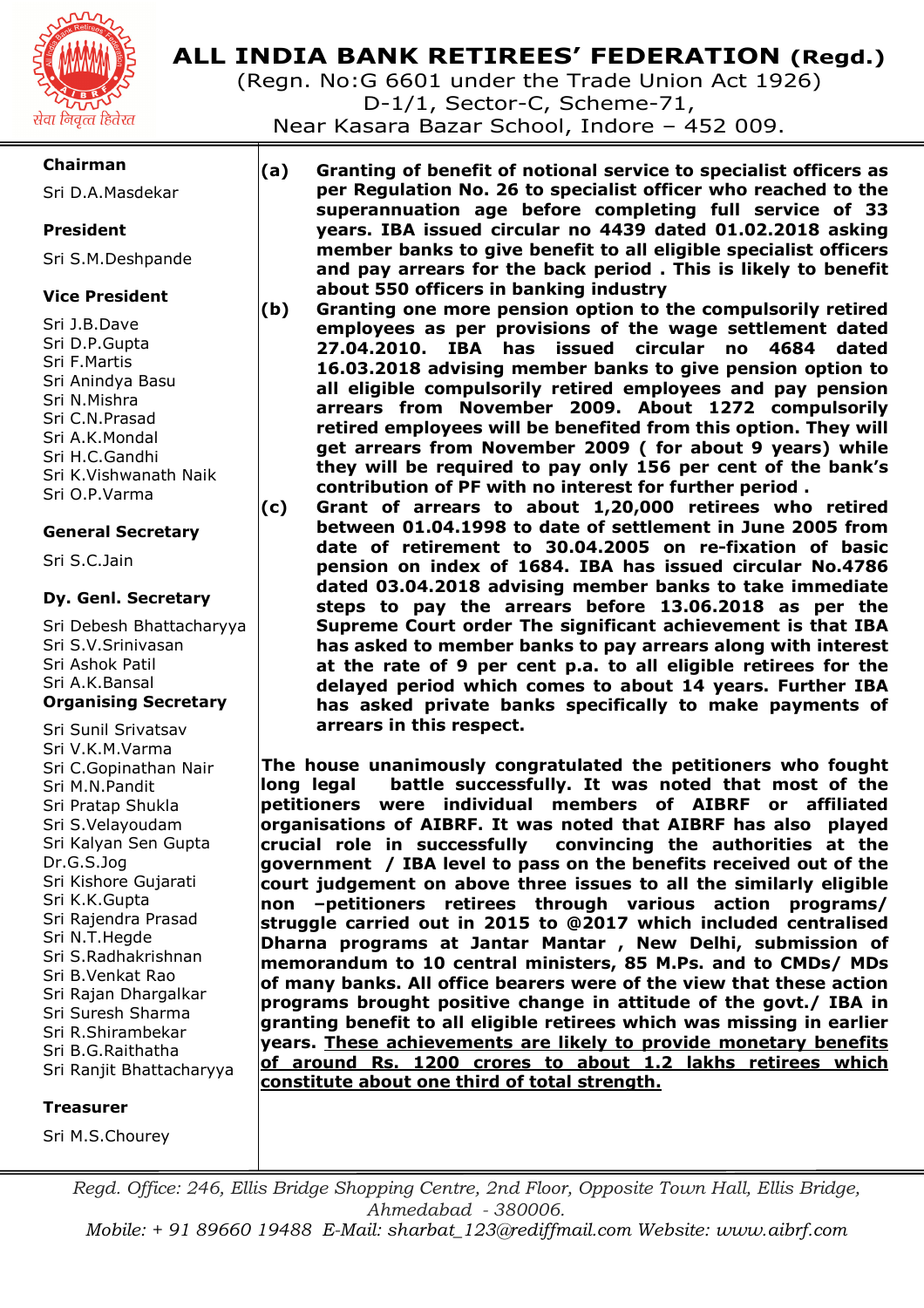

(Regn. No:G 6601 under the Trade Union Act 1926) D-1/1, Sector-C, Scheme-71, Near Kasara Bazar School, Indore – 452 009.

## **Chairman**

Sri D.A.Masdekar

# **President**

Sri S.M.Deshpande

## **Vice President**

Sri J.B.Dave Sri D.P.Gupta Sri F.Martis Sri Anindya Basu Sri N.Mishra Sri C.N.Prasad Sri A.K.Mondal Sri H.C.Gandhi Sri K.Vishwanath Naik Sri O.P.Varma

### **General Secretary**

Sri S.C.Jain

### **Dy. Genl. Secretary**

Sri Debesh Bhattacharyya Sri S.V.Srinivasan Sri Ashok Patil Sri A.K.Bansal

### **Organising Secretary**

Sri Sunil Srivatsav Sri V.K.M.Varma Sri C.Gopinathan Nair Sri M.N.Pandit Sri Pratap Shukla Sri S.Velayoudam Sri Kalyan Sen Gupta Dr.G.S.Jog Sri Kishore Gujarati Sri K.K.Gupta Sri Rajendra Prasad Sri N.T.Hegde Sri S.Radhakrishnan Sri B.Venkat Rao Sri Rajan Dhargalkar Sri Suresh Sharma Sri R.Shirambekar Sri B.G.Raithatha Sri Ranjit Bhattacharyya

#### **Treasurer**

Sri M.S.Chourey

# **(c ) 100 per cent DA case pending in Supreme Court**

 **On detailed presentation on the subject, it was noted that the Court decision is still awaited though more than 7 months have passed since conclusion of final hearing in the matter on 23.08.2017. While appreciating the members' concern for this undue delay in pronouncement of the judgment , the view in the house was that AIBRF should go as per the professional advice given by our advocates who handled the case in the Supreme Court who are of the view that we should patiently wait for the judgement. The house asked GS to take all necessary steps in the matter as the advice of the advocates in future.** 

### **(d) On-going wage settlement and Retiree issues**

 **On detailed presentation by the General Secretary, the house noted that till date there is no substantial progress in wage negotiations. However, it was noted that cost exercise is going for considering improvement in family pension which give hopes that this long pending issue will be resolved in the wage settlement when concluded.** 

**The Central office is keeping watch on the developments and it was decided to be in touch with UFBU constituents for seeking their support on retiree issues.** 

**The house asked all affiliates and the membership to be in readiness to participate in action programs for which Central office will issue detailed programs as and when needed.** 

**(e) Group Insurance Scheme for Retirees and Super Top policy of New India Insurance Company** 

**The committee reviewed the progress on renewal of base policy for 2017-18 and implementation of super top policy of New India Insurance Co. It was noted that despite unanimous decision taken at Ujjain Central Committee meeting to ask all affiliates to promote super top policy of New India in view of its attractive features for retirees and bring competition, the response to the policy was much lower than expected. It was felt by all that this poor response would result in to loss of advantageous position in our negotiation for better terms for the retirees in future. However, AIBRF would continue to take all possible steps at all levels to ensure the best possible for the retirees in future. Considering the fact group insurance is very critical tool for effective health management for retirees at the advancing age, AIBRF would continue to initiate steps to safe guard interest of retirees in this area. Affiliates have been asked to take all necessary steps to handle operational issues and help the members.** 

*Regd. Office: 246, Ellis Bridge Shopping Centre, 2nd Floor, Opposite Town Hall, Ellis Bridge, Ahmedabad - 380006. Mobile: + 91 89660 19488 E-Mail: sharbat\_123@rediffmail.com Website: www.aibrf.com*